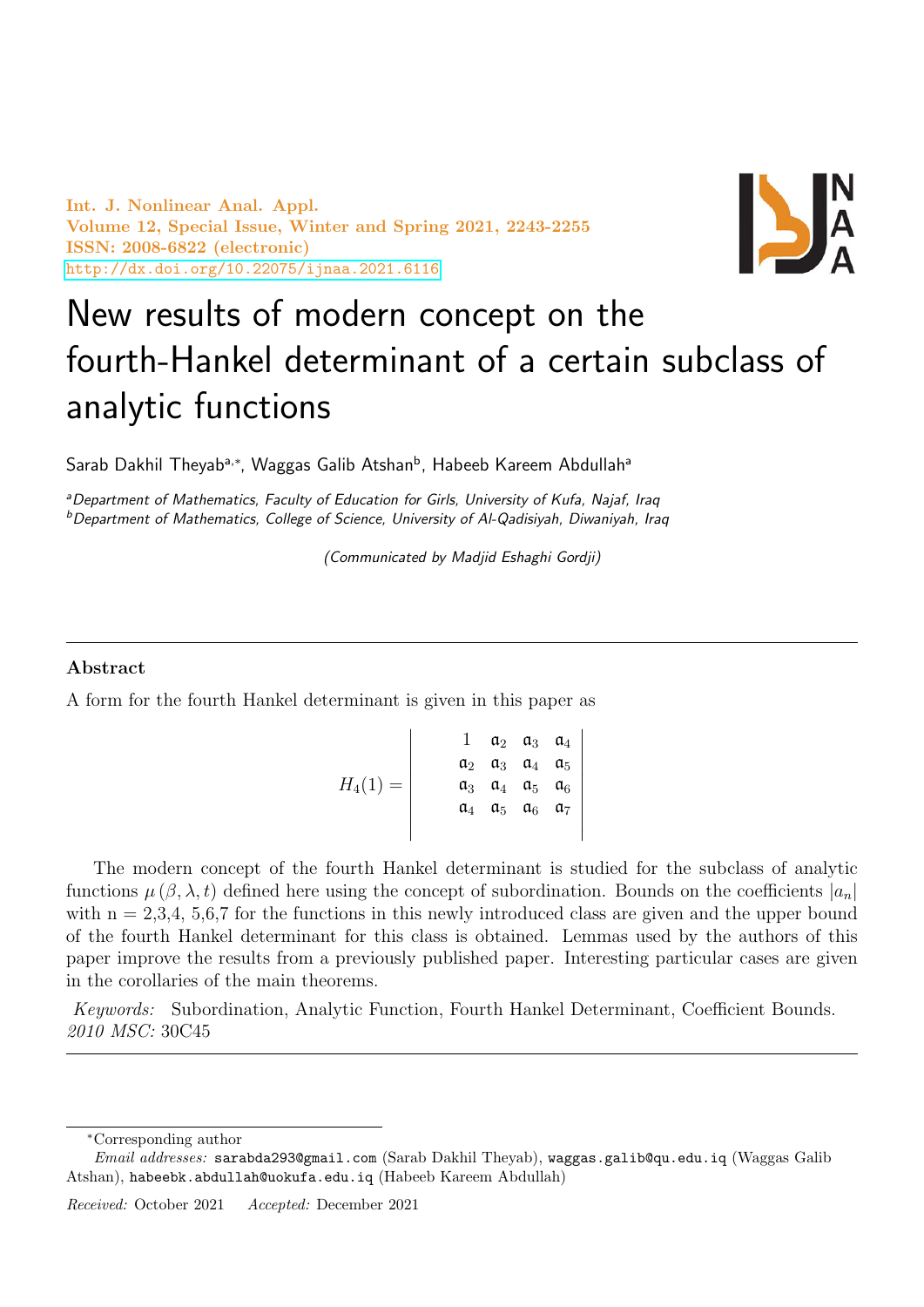#### 1. Introduction and Definition

Assign  $\mu$  refers to the experience of functions f analytic in the open unit disk  $U = \{z : z \in$  $\mathbb{C}$  and  $|z| < 1$ , and normalized by conditions  $f(0) = 0, f'(0) - 1 = 0$ .

An analytic function  $f \in \mu$  has Taylor series expansion of the form:

<span id="page-1-0"></span>
$$
f(z) = z + \sum_{j=2}^{\infty} a_j z^j, \quad (z \in U).
$$
 (1.1)

If a Schwarz function exists, w be analytic such that  $f(z) = g(w(z))$  with  $w(0) = 0$  and  $|w(z)| \le$ 1,  $(z \in U)$ , the function f is said to be subordinate to q in U and expressed as  $f(z) \prec g(z)$ .

Using the method of subordination, Ma and Minda [\[9\]](#page-12-0) developed a class of starlike functions and examined classes  $S^*(\Phi)$  and  $G^*(\Phi)$  which are defined by

$$
S^*(\Phi) = \{ f \in \mu : \frac{zf'(z)}{f(z)} \prec \Phi(z), \ z \in U \},\
$$

and

$$
G^*(\Phi) = \{ f \in \mu : 1 + \frac{zf''(z)}{f(z)} \prec \Phi(z), \ z \in U \}
$$

Mediratta et al. [\[10\]](#page-12-1) introduced the family  $S_e^* := S^*(e^z)$ , which is defined as:

$$
S_e^* = \{ f \in \mu : \frac{zf'(z)}{f(z)} \prec e^z, \ z \in U \}
$$
 (1.2)

In the same way, using the Alexandar type connection in [\[10\]](#page-12-1), we get:

$$
G_e^* = \{ f \in \mu : 1 + \frac{zf''(z)}{f(z)} \prec e^z, \ z \in U \}
$$
\n(1.3)

We can deduce from the preceding explanation that the families  $S_e^*$  and  $G_e^*$  examined in this idea are symmetric around the real axis.

Pommerenke [\[12,](#page-12-2) [13\]](#page-12-3) defined the Hankel determinant  $H_q(n)$  as a function  $f \in \mu$  of the type [\(1.1\)](#page-1-0) for given parameters  $q, n \in \mathbb{N} = \{1, 2, ...\}$ , as follows:

$$
H_q(n) = \begin{vmatrix} \mathfrak{a}_n & \mathfrak{a}_{n+1} & \dots & \mathfrak{a}_{n+q-1} \\ \mathfrak{a}_{n+1} & \mathfrak{a}_{n+2} & \dots & \mathfrak{a}_{n+q} \\ \vdots & \vdots & \vdots & \vdots \\ \mathfrak{a}_{n+q-1} & \mathfrak{a}_{n+q} & \dots & \mathfrak{a}_{n+2q-2} \end{vmatrix}, (a_1 = 1).
$$
 (1.4)

In the theory of singularities [\[5\]](#page-12-4) and the investigation of power series with integral coefficients, the Hankel determinant is very important. The reader is encouraged to read [\[3\]](#page-12-5) and [\[11\]](#page-12-6) for more information. For several subfamilies of univalent functions, the growth of  $H_q(n)$  has been explored. We know that the function  $H_2(1) = a_3 - a_2^2$  for  $q = 2$  and  $n = 1$  is a well recognized Fekete- $\ddot{s}$ zego functional. For the bi-convex and bi-starlike classes, the second Hankel determinant  $H_2(2)$  is given by  $H_2(2) = a_2 a_4 - a_3^2$  ([\[1,](#page-12-7) [4,](#page-12-8) [7\]](#page-12-9)). On the other hand, Krishna et al. [\[8\]](#page-12-10) provided a sharp estimate of  $H<sub>2</sub>(2)$  for the set of Bazilevic functions. Srivastava and colleagues [\[17,](#page-12-11) [16,](#page-12-12) [15\]](#page-12-13) recently discovered the symmetric q-derivative operator is used to estimate the second Hankel determinant for bi-univalent functions.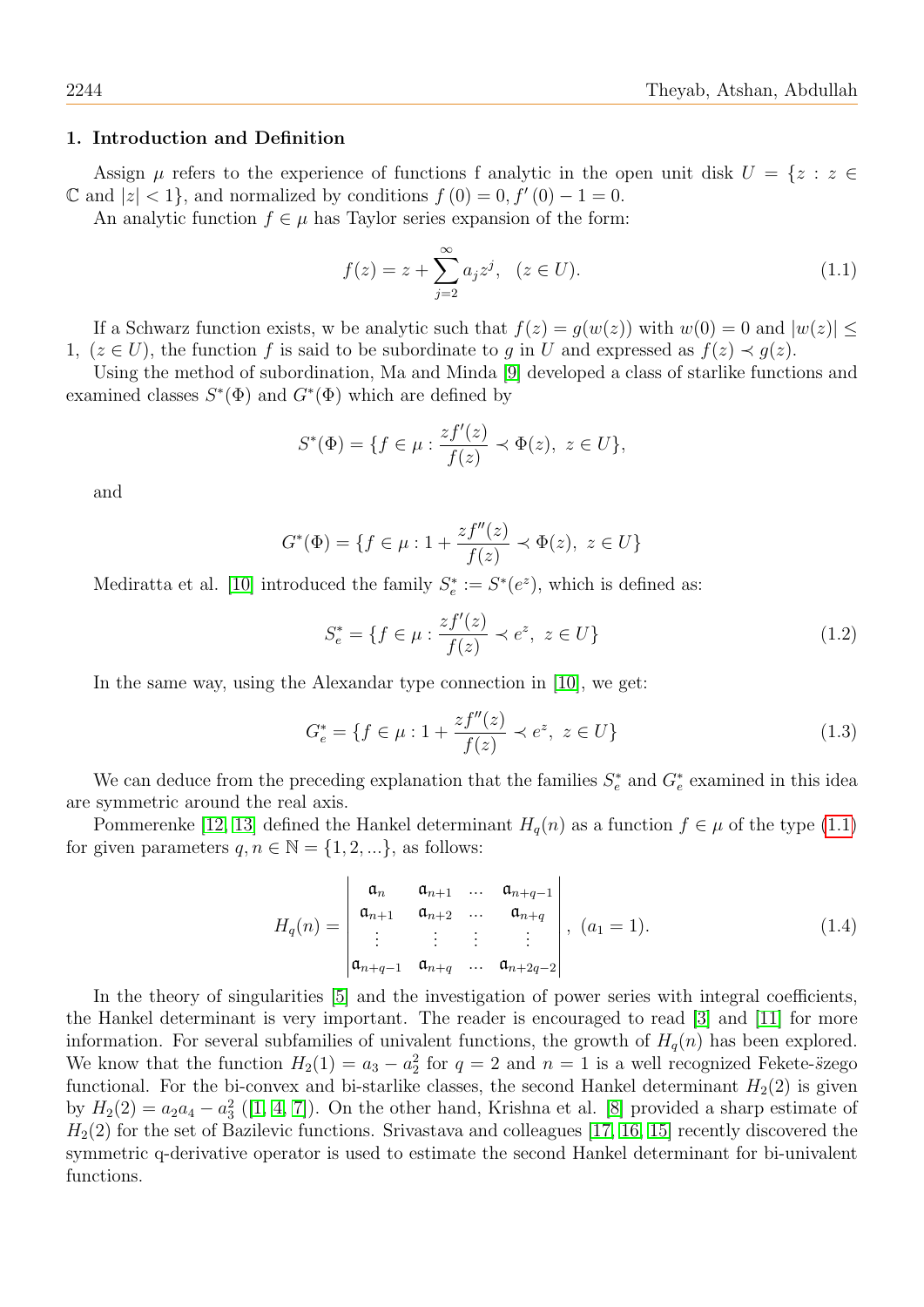For functions, the third-order Hankel determinant of form [\(1.1\)](#page-1-0) is written as:

$$
H_3(1) = \begin{vmatrix} 1 & a_2 & a_3 \\ a_2 & a_3 & a_4 \\ a_3 & a_4 & a_5 \end{vmatrix} = -a_5a_2^2 + 2a_2a_3a_4 - a_3^3 + a_3a_5 - a_4^2.
$$

Babalola [\[2\]](#page-12-14) presented the first work on  $H_3(1)$  in 2010.

The third Hankel determinant was studied in [\[4\]](#page-12-8) for a certain subclass of starlike functions and this form was used in that paper for computing the fourth Hankel determinant for the same subclass. The third Hankel determinant was not used in the present paper as mentioned in the cited paper [\[4\]](#page-12-8). A definition for fourth Hankel determinant is introduced in our paper written as the determinant of a matrix. A new subclass of analytic functions is also introduced by means of subordination and estimate are given for the upper bound of the fourth Hankel determinant for functions in this subclass.

We now establish a concept based on the fourth Hankel determinant as follows:

<span id="page-2-1"></span>
$$
H_4(1) = \begin{vmatrix} 1 & a_2 & a_3 & a_4 \\ a_2 & a_3 & a_4 & a_5 \\ a_3 & a_4 & a_5 & a_6 \\ a_4 & a_5 & a_6 & a_7 \end{vmatrix} = -a_4 S_1 + a_5 S_2 - a_6 S_3 + a_7 S_4,
$$
 (1.5)

where

$$
|S_1| = |a_2||a_4a_6 - a_5^2| + |a_3||a_3a_6 - a_4a_5| - |a_4||a_3a_5 - a_4^2|,
$$
  
\n
$$
|S_2| = |a_4a_6 - a_5^2| - |a_2||a_3a_6 - a_4a_5| + |a_3||a_3a_5 - a_4^2|,
$$
  
\n
$$
|S_3| = |a_3a_6 - a_4a_5| + |a_2||a_2a_6 - a_3a_5| - |a_4||a_2a_4 - a_3^2|,
$$
  
\n
$$
|S_4| = |a_3||a_2a_4 - a_2^2| - |a_4||a_4 - a_2a_3| + |a_5||a_3 - a_2^2|,
$$
\n(1.6)

The first and second kinds of Chebyshev polynomials are the most well-known and defined in the situation of a real variable x on  $(-1, 1)$  by

<span id="page-2-0"></span> $T_n(x) = \cos(n \arccos x),$ 

$$
U_n(x) = \frac{\sin[(n+1)\arccos x]}{\sin(\arccos x)} = \frac{\sin[(n+1)\arccos x]}{\sqrt{1-x^2}},
$$
 respectively.

We think about the function.

$$
H(t,z) = \frac{1}{1 - 2t + z^2}, \ t \in \left(\frac{1}{2}, 1\right), \ z \in U.
$$

It is common knowledge that if  $t = \cos \alpha$ ,  $\alpha \in (0, \frac{\pi}{3})$  $\frac{\pi}{3}$ , then

$$
H(t,z) = 1 + \sum_{n=1}^{\infty} \frac{\sin[(n+1)\alpha]}{\sin \alpha} z^n = 1 + 2\cos\alpha \ z + (3\cos^2\alpha - \sin^2\alpha) z^2 + (8\cos^3\alpha - 4\cos\alpha) z^3 + \dots, z \in U,
$$

that is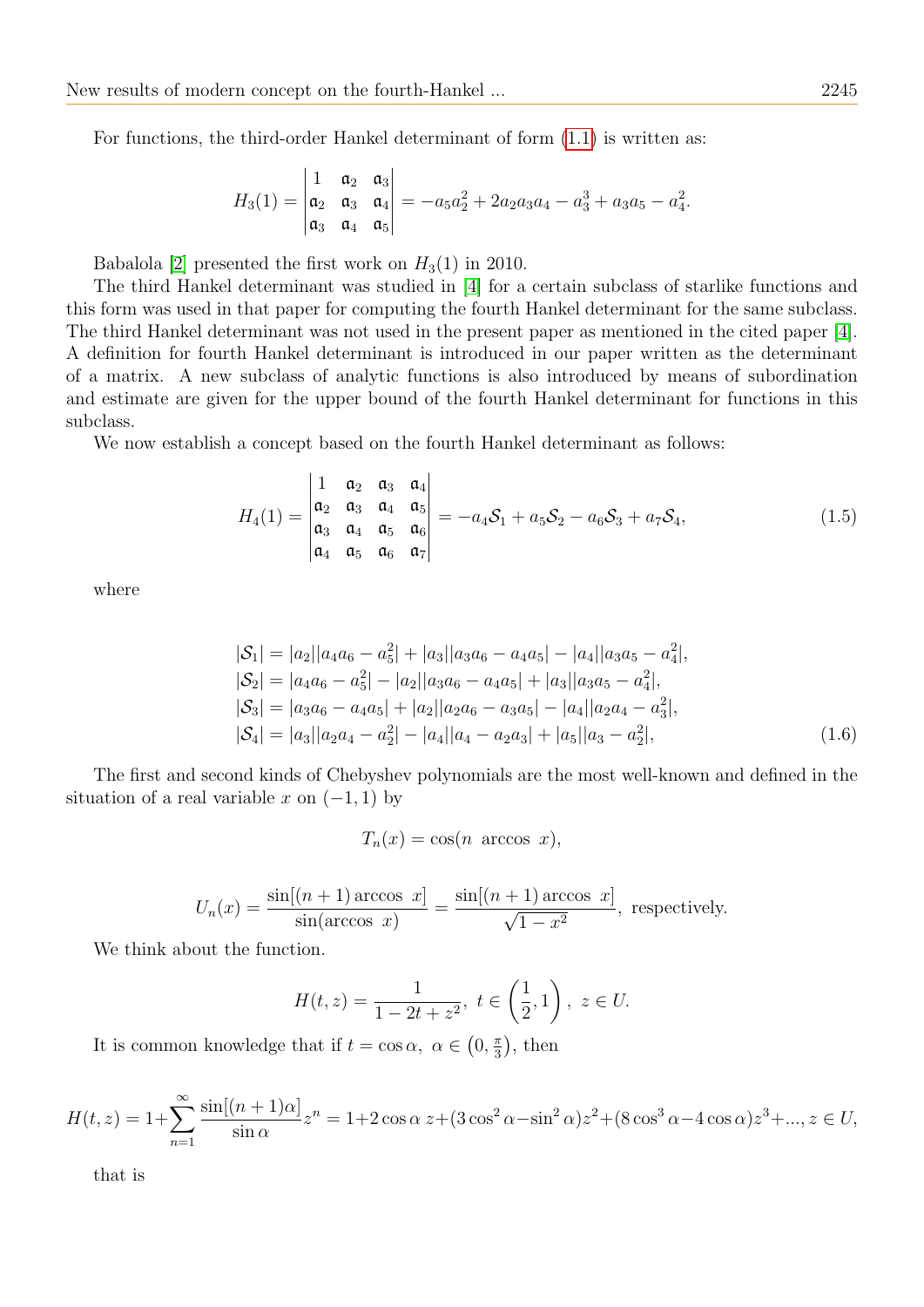$$
H(t,z) = 1 + U_1(t)z + U_2(t)z^2 + U_3(t)z^3 + U_4(t)z^4 + \dots, \ t \in \left(\frac{1}{2},1\right), \ z \in U.
$$

where  $U_n(t) = \frac{\sin[(n+1)\arccos t]}{\sqrt{1-t^2}}, n \in \mathbb{N},$ 

The second class Chebyshev polynomials are represented by  $U_n(t)$ . The second kind Chebyshev polynomials notion explains that

$$
U_{n+1}(t) = 2tU_n(t) - U_{n-2}(t).
$$

We get that

$$
U_1(t) = 2t
$$
,  $U_2(t) = 4t^2 - 1$ ,  $U_3(t) = 8t^3 - 4t$ , (for each  $n \in \mathbb{N}$ ).

The first goal of this paper is to look into the estimate of  $|H_4(1)|$  for the above-mentioned classes  $S_e^*$  and  $G_e^*$ . Moreover.

<span id="page-3-0"></span>**Lemma 1.1.** [\[6\]](#page-12-15) If P be a class of all analytic functions  $p(z)$  of the form:

$$
p(z) = 1 + \sum_{n=1}^{\infty} p_n z^n
$$
 (1.7)

with  $p(0) = 1$  and  $\Re e\{p(z)\} > 0$  for all  $z \in U$ . Then  $|p_n| \leq 2$ , for every  $(n = 1, 2, 3, ...)$ . This disparity is sharp for each n.

Mendiratta et al. recently developed the  $S_1^*$  subclass of analytic functions related with exponential functions in [\[10\]](#page-12-1).

<span id="page-3-1"></span>**Lemma 1.2.** [\[10\]](#page-12-1) If the function  $f \in S^*_1$  and of the kind [1.1,](#page-3-0) then

$$
|a_2| \le 1
$$
,  $|a_3| \le \frac{3}{4}$ ,  $|a_4| \le \frac{17}{36}$ ,  $|a_5| \le 1$ .

where  $S_{1}^{*}$  denote the class of analytic functions to third Hankel determinant.

**Lemma 1.3.** [\[14\]](#page-12-16) If the function  $f \in S_e^*$  and of the form [1.1,](#page-3-0) then

$$
|a_2| \le 1
$$
,  $|a_3| \le \frac{3}{4}$ ,  $|a_4| \le \frac{1}{18}$ ,  $|a_5| \le \frac{1}{96} |a_6| \le \frac{1}{600}$ , and  $|a_7| \le \frac{2401}{3600}$ .

**Lemma 1.4.** [\[14\]](#page-12-16) If the function  $f \in G_e^*$  and of the kind [1.1,](#page-3-0) then

$$
|a_2| \le \frac{1}{2}
$$
,  $|a_3| \le \frac{3}{12}$ ,  $|a_4| \le \frac{1}{72}$ ,  $|a_5| \le \frac{1}{480}$ ,  $|a_6| \le \frac{1}{3600}$ , and  $|a_7| \le \frac{343}{3600}$ .

## 2. The Subclass  $\mu(\beta, \lambda, t)$

We're going to add a new subclass now, of analytic functions using the concept of subordination.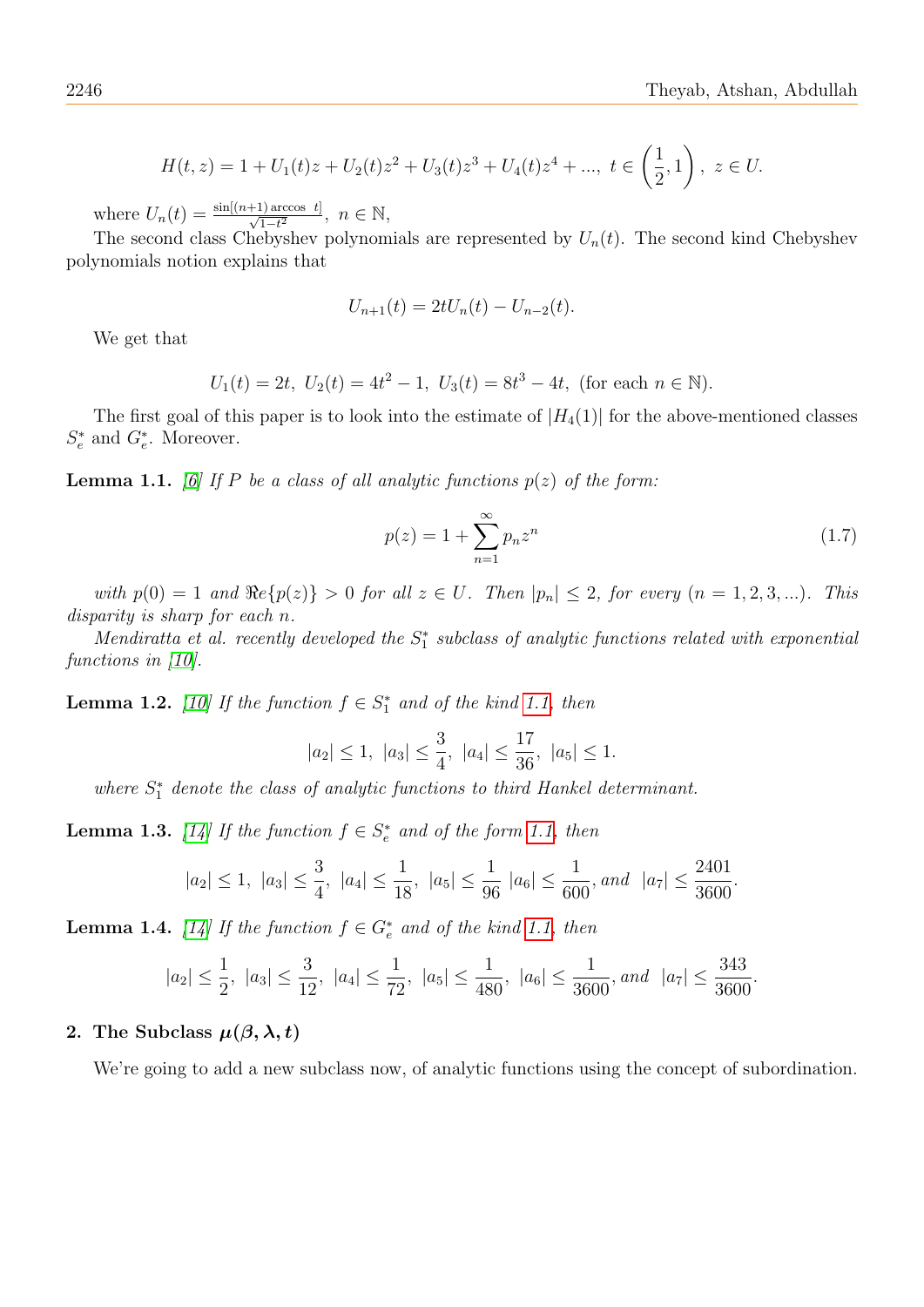**Definition 2.1.** A function  $f \in \mu$  given by [\(1.1\)](#page-1-0) is said to be in the class  $\mu(\beta, \lambda, t)$  if the following conditions holds:

$$
1 + [(1 - \lambda)z^{3}f''''(z) + \beta z^{2}f'''(z) + \beta zf'''(z)] - 1 \prec H(t, z), \tag{2.1}
$$

where  $(\lambda \geq 0, \beta \geq 0)$ , and

$$
H(t, z) = 1 + U_1(t)z + U_2(t)z^2 + U_3(t)z^3 + U_4(t)z^4 + \dots, \ t \in \left(\frac{1}{2}, 1\right), \ z \in U.
$$

We'll start by calculating estimates for the coefficients  $|a_n|$  and  $n = 2, 3, 4, 5, 6, 7$ , for functions in the class  $\mu(\beta, \lambda, t)$ .

The primary findings of our current inquiry are now stated and proven. related to this subclass.

In the following Theorem, we find the coefficients  $|a_2|, |a_3|, |a_4|, |a_5|, |a_6|$  and  $|a_7|$ .

<span id="page-4-2"></span>**Theorem 2.2.** If the function f is given by [\(1.1\)](#page-1-0) belongs to the subclass  $\mu(\beta, \lambda, t)$ , then

$$
|a_2| \le 2, \ |a_3| \le \frac{2}{(1+\beta)}, \ |a_4| \le \frac{3}{2(1-\lambda)+2\beta+1}, \ |a_5| \le \frac{27}{30(1-\lambda)+15\beta+5},
$$

$$
|a_6| \le \frac{54}{60(1-\lambda)+20\beta+5}, \text{and} \ |a_7| \le \frac{162}{140(1-\lambda)+35\beta+7}.
$$

**Proof**. If  $f \in \mu(\beta, \lambda, t)$ , then there exist an analytic function  $\vartheta$  in U with  $|\vartheta(z)| \leq 1$ , we have

$$
1 + [(1 - \lambda)z^{3}f''''(z) + \beta z^{2}f'''(z) + \beta z f'''(z)] - 1 = H(t, \mathcal{T}(z)).
$$

Then, according to the concept of subordination,  $\mathcal T$  is a Schwarz function of the form:

$$
\mathcal{T}(z) = \sum_{n=1}^{\infty} p_n z^n, \ (z \in U),
$$
\n
$$
F(z) = \frac{1 + \mathcal{T}(z)}{1 - \mathcal{T}(z)} = 1 + 2p_1 z + 2(p_2 + p_1^2) z^2 + 2[p_3 + p_1(2p_2 + p_1^2)] z^3 + 2[p_4 + p_2^2 + p_1^2(3p_2 + p_1^2) + 2p_1p_3] z^4
$$
\n
$$
+ 2[p_5 + 2p_2(p_3 + 2p_1^3) + 3p_1(p_1p_3 + p_2^2) + (p_1(2p_4 + p_1^4))] z^5
$$
\n
$$
+ 2[p_6 + p_1^3(4p_3 + p_1^3) + p_1^2(3p_4 + 5p_2p_1^2) + 2p_1(p_5 + 3p_2p_3) + p_3^2 + p_2^2(p_2 + 6p_1^2) + 2p_2p_4] z^6 + \dots
$$
\n(2.2)

Since  $f \in \mu$  has the Maclurian series given by [\(1.1\)](#page-1-0), we have

$$
1 + [(1 - \lambda)z^{3}f''''(z) + \beta z^{2}f'''(z) + \beta z f'''(z)] - 1 =
$$
  
\n
$$
[2a_{2}z + 6(\beta + 1)a_{3}z^{2} + [24(1 - \lambda) + 24\beta + 12]a_{4}z^{3} + [120(1 - \lambda) + 60\beta + 20]a_{5}z^{4}
$$
  
\n
$$
+[360(1 - \lambda) + 120\beta + 30]a_{6}z^{5} + [840(1 - \lambda) + 210\beta + 42]a_{7}z^{6} + ...].
$$
\n(2.3)

Using [\(2.2\)](#page-4-0) with [\(2.3\)](#page-4-1), comparing the coefficients of

<span id="page-4-1"></span><span id="page-4-0"></span>
$$
2a_2=2p_1,
$$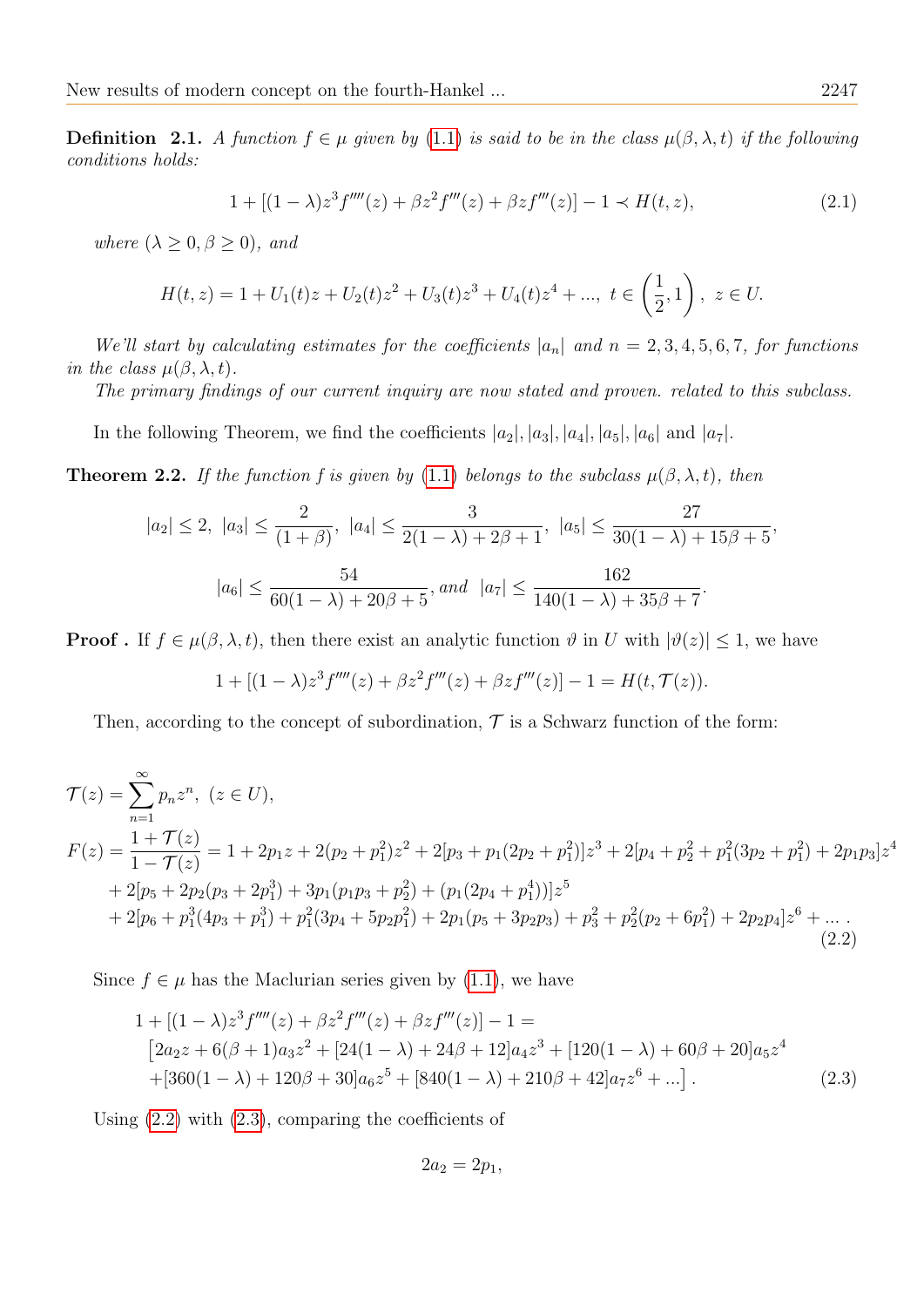$$
6(\beta + 1)a_3 = 2(p_2 + p_1^2),
$$
  
\n
$$
[24(1 - \lambda) + 24\beta + 12]a_4 = 2[p_3 + p_1(2p_2 + p_1^2)],
$$
  
\n
$$
[120(1 - \lambda) + 60\beta + 20]a_5 = 2[p_4 + p_2^2 + p_1^2(3p_2 + p_1^2) + 2p_1p_3],
$$

$$
[360(1 - \lambda) + 120\beta + 30]a_6 = 2[p_5 + 2p_2(p_3 + 2p_1^3) + 3p_1(p_1p_3 + p_2^2) + (p_1(2p_4 + p_1^4))],
$$

 $[840(1-\lambda)+210\beta+42]a_7 = 2[p_6+p_1^3(4p_3+p_1^3)+p_1^2(3p_4+5p_2p_1^2)+2p_1(p_5+3p_2p_3)+p_3^2+p_2^2(p_2+6p_1^2)+2p_2p_4].$ 

By Lemma [1.1](#page-3-0) ( $|p_n| \leq 2$  for the coefficients  $|a_n|$  and  $n = 2, 3, 4, 5, 6, 7$ ), we obtain

<span id="page-5-0"></span>
$$
|a_2| \le 2,\tag{2.4}
$$

<span id="page-5-1"></span>
$$
|a_3| \le \frac{2}{(1+\beta)},\tag{2.5}
$$

<span id="page-5-2"></span>
$$
|a_4| \le \frac{3}{2(1-\lambda) + 2\beta + 1},\tag{2.6}
$$

<span id="page-5-3"></span>
$$
|a_5| \le \frac{27}{30(1-\lambda) + 15\beta + 5},\tag{2.7}
$$

<span id="page-5-4"></span>
$$
|a_6| \le \frac{54}{60(1-\lambda) + 20\beta + 5},\tag{2.8}
$$

<span id="page-5-5"></span>and 
$$
|a_7| \le \frac{162}{140(1-\lambda) + 35\beta + 7}
$$
, (2.9)

The proof is complete.  $\square$ 

We can find  $|H_4(1)|$  in the following Theorem.

**Theorem 2.3.** If a function f of form [\(1.1\)](#page-1-0) belongs to the subclass  $\mu(\beta, \lambda, t)$ , then

$$
|H_4(1)| \le \frac{-\delta^4 (1 - \lambda + 2\beta)(1 - \lambda + 5\beta)(1 - \lambda)[105(1 - \lambda + 3\beta)(K_1(t, \varpi)) - 189(K_2(t, \varpi))]}{K(t, \varpi)} + \frac{\delta^3 (1 - \lambda + 2\beta)^2 (1 - \lambda + 5\beta)[8450(1 - \lambda + 3\beta)(1 - \lambda + 4\beta)(K_4(t, \varpi)) - 546(1 - \lambda + 2\beta)(1 - \lambda)^2(K_3(t, \varpi))]}{K(t, \varpi)},
$$

$$
K(t, \varpi) = (1+\beta)^2 (2(1-\lambda) + 2\beta + 1)^3 (30(1-\lambda) + 15\beta + 5)^3 (60(1-\lambda) + 20\beta + 5)^2 (140(1+\lambda) + 35\beta + 7),
$$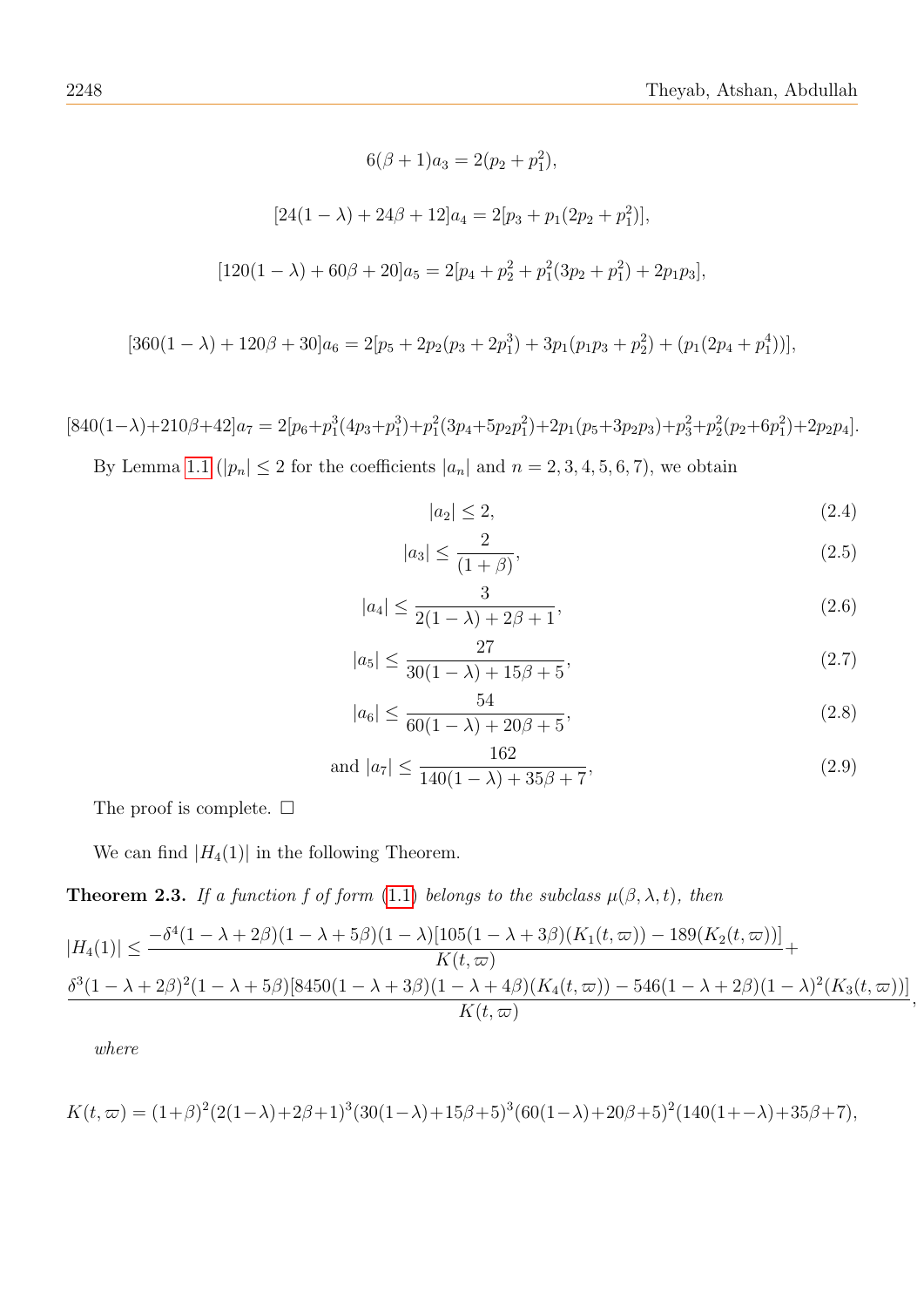$$
K_1(t, \varpi) = 324(30(1 - \lambda) + 15\beta + 5)^2(2(1 - \lambda) + 2\beta + 1)
$$
  
\n
$$
- 1458(2(1 - \lambda) + 2\beta + 1)^2(60(1 - \lambda) + 20\beta + 5)
$$
  
\n
$$
+ 216(2(1 - \lambda) + 2\beta + 1)^2(30(1 - \lambda) + 15\beta + 5)^2
$$
  
\n
$$
- 162(1 + \beta)(60(1 - \lambda) + 20\beta + 5)(2(1 - \lambda) + 2\beta + 1)
$$
  
\n
$$
- (2(1 - \lambda) + 2\beta + 1)(1 + \beta)(30(1 - \lambda) + 15\beta + 5)^2(60(1 - \lambda) + 20\beta + 5)
$$
  
\n
$$
+ (1 + \beta)^2(30(1 - \lambda) + 15\beta + 5)^2(60(1 - \lambda) + 20\beta + 5),
$$

$$
K_2(t, \varpi) = 162(1+\beta)(30(1-\lambda) + 15\beta + 5)^2
$$
  
\n
$$
-729(1+\beta)(2(1-\lambda) + 2\beta + 1)(60(1-\lambda) + 20\beta + 5)
$$
  
\n
$$
-216(2(1-\lambda) + 2\beta + 1)(30(1-\lambda) + 15\beta + 5)^2
$$
  
\n
$$
+162(1+\beta)(60(1-\lambda) + 20\beta + 5)(30(1-\lambda) + 15\beta + 5)
$$
  
\n
$$
+108(1+\beta)(2(1-\lambda) + 2\beta + 1)(30(1-\lambda) + 15\beta + 5)(60(1-\lambda) + 20\beta + 5)
$$
  
\n
$$
-18(1+\beta)(30(1-\lambda) + 15\beta + 5)^2(60(1-\lambda) + 20\beta + 5),
$$

$$
K_3(t, \varpi) = 108(2(1 - \lambda) + 2\beta + 1)(30(1 - \lambda) + 15\beta + 5)
$$
  
\n
$$
- 81(1 + \beta)^2(2(1 - \lambda) + 2\beta + 1)(60(1 - \lambda) + 20\beta + 5)
$$
  
\n
$$
+ 216(1 + \beta)(30(1 - \lambda) + 15\beta + 5) - 108(60(1 - \lambda) + 20\beta + 5)(1 + \beta)(2(1 - \lambda) + 2\beta + 1)^2
$$
  
\n
$$
- 18(1 + \beta)^2(30(1 - \lambda) + 15\beta + 5)(60(1 - \lambda) + 20\beta + 5)
$$
  
\n
$$
- 12(2(1 - \lambda) + 2\beta + 1)(30(1 - \lambda) + 15\beta + 5)^2(60(1 - \lambda) + 20\beta + 5),
$$

$$
K_4(t, \varpi) = [12 - 8(2(1 - \lambda) + 2\beta + 1)](2(1 - \lambda) + 2\beta + 1)
$$
  
– [9(1 + \beta) – 12(2(1 - \lambda) + 2\beta + 1)](30(1 - \lambda) + 15\beta + 5)  
+ [54 – 108(1 + \beta)](2(1 - \lambda) + 2\beta + 1)<sup>2</sup>

**Proof**. From  $(1.1)$ , fourth Hankel determinant can be written as:

$$
|H_4(1)| = |-a_4S_1 + a_5S_2 + a_6S_3 + a_7S_4|,
$$

$$
|\mathcal{S}_1| = |a_2||a_4a_6 - a_5^2| + |a_3||a_3a_6 - a_4a_5| - |a_4||a_3a_5 - a_4^2|,
$$
  
\n
$$
|\mathcal{S}_2| = |a_4a_6 - a_5^2| - |a_2||a_3a_6 - a_4a_5| + |a_3||a_3a_5 - a_4^2|,
$$
  
\n
$$
|\mathcal{S}_3| = |a_3a_6 - a_4a_5| + |a_2||a_2a_6 - a_3a_5| - |a_4||a_2a_4 - a_3^2|,
$$
  
\n
$$
|\mathcal{S}_4| = |a_3||a_2a_4 - a_2^2| - |a_4||a_4 - a_2a_3| + |a_5||a_3 - a_2^2|.
$$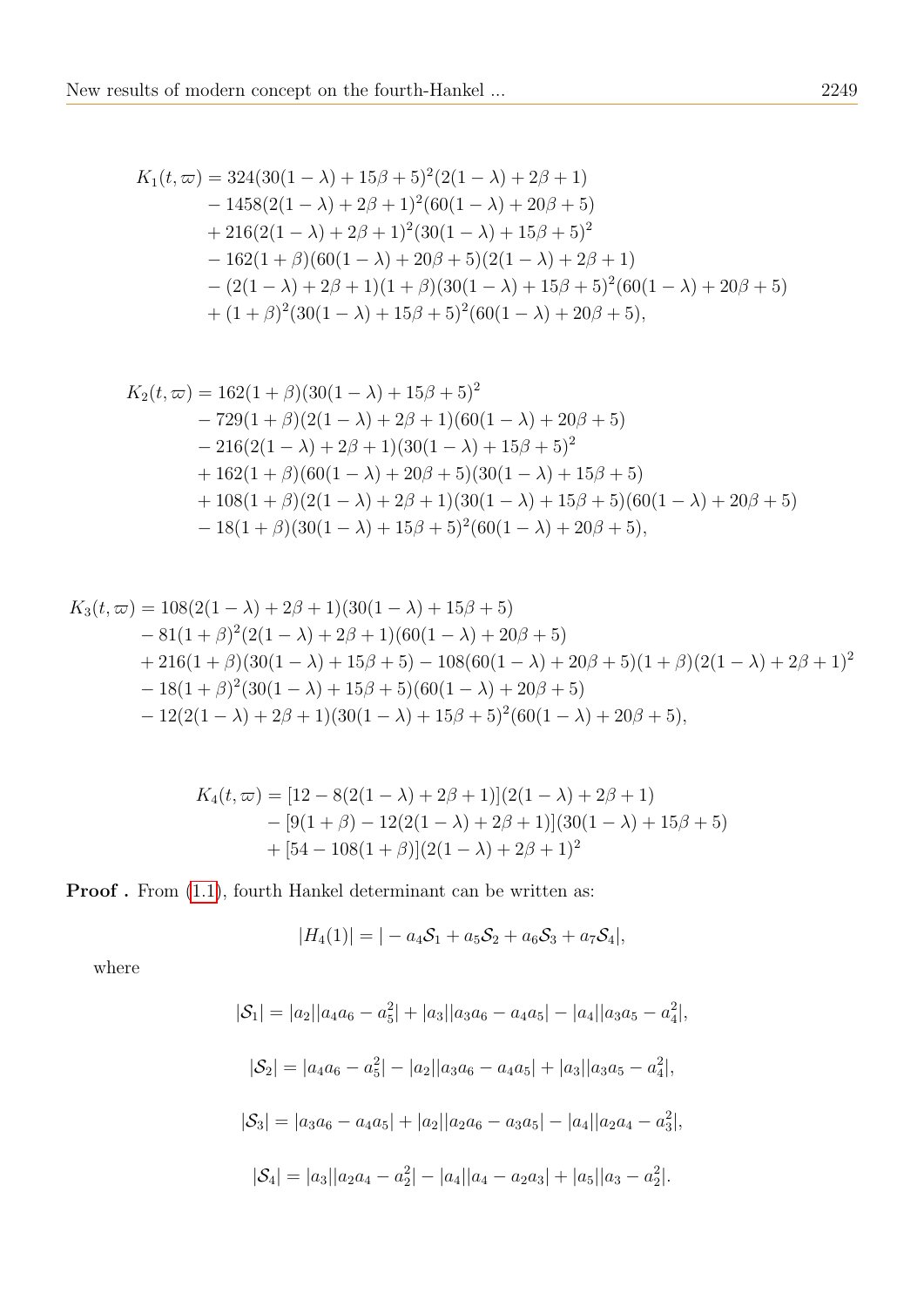Inserting  $(2.4),(2.5),(2.6),(2.7),(2.8),(2.9)$  $(2.4),(2.5),(2.6),(2.7),(2.8),(2.9)$  $(2.4),(2.5),(2.6),(2.7),(2.8),(2.9)$  $(2.4),(2.5),(2.6),(2.7),(2.8),(2.9)$  $(2.4),(2.5),(2.6),(2.7),(2.8),(2.9)$  $(2.4),(2.5),(2.6),(2.7),(2.8),(2.9)$  $(2.4),(2.5),(2.6),(2.7),(2.8),(2.9)$  $(2.4),(2.5),(2.6),(2.7),(2.8),(2.9)$  $(2.4),(2.5),(2.6),(2.7),(2.8),(2.9)$  $(2.4),(2.5),(2.6),(2.7),(2.8),(2.9)$  $(2.4),(2.5),(2.6),(2.7),(2.8),(2.9)$  in  $(1.6)$ , we get

<span id="page-7-0"></span>
$$
|\mathcal{S}_1| = \frac{K_1(t, \varpi)}{D_1(t, \varpi)},\tag{2.10}
$$

<span id="page-7-1"></span>
$$
|\mathcal{S}_2| = \frac{K_2(t, \varpi)}{D_2(t, \varpi)},\tag{2.11}
$$

<span id="page-7-2"></span>
$$
|\mathcal{S}_3| = \frac{K_3(t, \varpi)}{D_3(t, \varpi)},\tag{2.12}
$$

<span id="page-7-3"></span>
$$
|\mathcal{S}_4| = \frac{K_4(t, \varpi)}{D_4(t, \varpi)},\tag{2.13}
$$

where

$$
D_1(t, \varpi) = (1 + \beta)^2 (2(1 - \lambda) + 2\beta + 1)^2 (30(1 - \lambda) + 15\beta + 5)^2 (60(1 - \lambda) + 20\beta + 5),
$$
  
\n
$$
D_2(t, \varpi) = (1 + \beta)(2(1 - \lambda) + 2\beta + 1)(30(1 - \lambda) + 15\beta + 5)^2 (60(1 - \lambda) + 20\beta + 5),
$$
  
\n
$$
D_3(t, \varpi) = (1 + \beta)^2 (2(1 - \lambda) + 2\beta + 1)^2 (30(1 - \lambda) + 15\beta + 5)(60(1 - \lambda) + 20\beta + 5),
$$
  
\n
$$
D_4(t, \varpi) = (1 + \beta)(2(1 - \lambda) + 2\beta + 1)^2 (30(1 - \lambda) + 15\beta + 5).
$$

Using  $(2.10),(2.11),(2.12),(2.13)$  $(2.10),(2.11),(2.12),(2.13)$  $(2.10),(2.11),(2.12),(2.13)$  $(2.10),(2.11),(2.12),(2.13)$  $(2.10),(2.11),(2.12),(2.13)$  $(2.10),(2.11),(2.12),(2.13)$  $(2.10),(2.11),(2.12),(2.13)$  in  $(1.5)$ , we get

$$
|H_4(1)| \leq \frac{(60(1-\lambda)+20\beta+5)(140(1-\lambda)+35\beta+7)[-3(30(1-\lambda)+15\beta+5)(K_1(t,\varpi))+27(1+\beta)(2(1-\lambda)+2\beta+1)(K_2(t,\varpi))]}{K(t,\varpi)} \\ + \frac{(2(1-\lambda)+2\beta+1)(30(1-\lambda)+15\beta+5)^2(140(1-\lambda)+35\beta+7)[162(1+\beta)(K_4(t,\varpi))-54(2(1-\lambda)+2\beta+1)(K_3(t,\varpi))]}{K(t,\varpi)}
$$

where

 $K(t, \varpi) = (1+\beta)^2(2(1-\lambda)+2\beta+1)^3(30(1-\lambda)+15\beta+5)^3(60(1-\lambda)+20\beta+5)^2(140(1-\lambda)+35\beta+7),$ 

$$
K_1(t, \varpi) = 324(30(1 - \lambda) + 15\beta + 5)^2(2(1 - \lambda) + 2\beta + 1)
$$
  
\n
$$
- 1458(2(1 - \lambda) + 2\beta + 1)^2(60(1 - \lambda) + 20\beta + 5)
$$
  
\n
$$
+ 216(2(1 - \lambda) + 2\beta + 1)^2(30(1 - \lambda) + 15\beta + 5)^2
$$
  
\n
$$
- 162(1 + \beta)(60(1 - \lambda) + 20\beta + 5)(2(1 - \lambda) + 2\beta + 1)
$$
  
\n
$$
- (2(1 - \lambda) + 2\beta + 1)(1 + \beta)(30(1 - \lambda) + 15\beta + 5)^2(60(1 - \lambda) + 20\beta + 5)
$$
  
\n
$$
+ (1 + \beta)^2(30(1 - \lambda) + 15\beta + 5)^2(60(1 - \lambda) + 20\beta + 5),
$$

$$
K_2(t, \varpi) = 162(1+\beta)(30(1-\lambda) + 15\beta + 5)^2
$$
  
\n
$$
-729(1+\beta)(2(1-\lambda) + 2\beta + 1)(60(1-\lambda) + 20\beta + 5)
$$
  
\n
$$
-216(2(1-\lambda) + 2\beta + 1)(30(1-\lambda) + 15\beta + 5)^2
$$
  
\n
$$
+162(1+\beta)(60(1-\lambda) + 20\beta + 5)(30(1-\lambda) + 15\beta + 5)
$$
  
\n
$$
+108(1+\beta)(2(1-\lambda) + 2\beta + 1)(30(1-\lambda) + 15\beta + 5)(60(1-\lambda) + 20\beta + 5)
$$
  
\n
$$
-18(1+\beta)(30(1-\lambda) + 15\beta + 5)^2(60(1-\lambda) + 20\beta + 5),
$$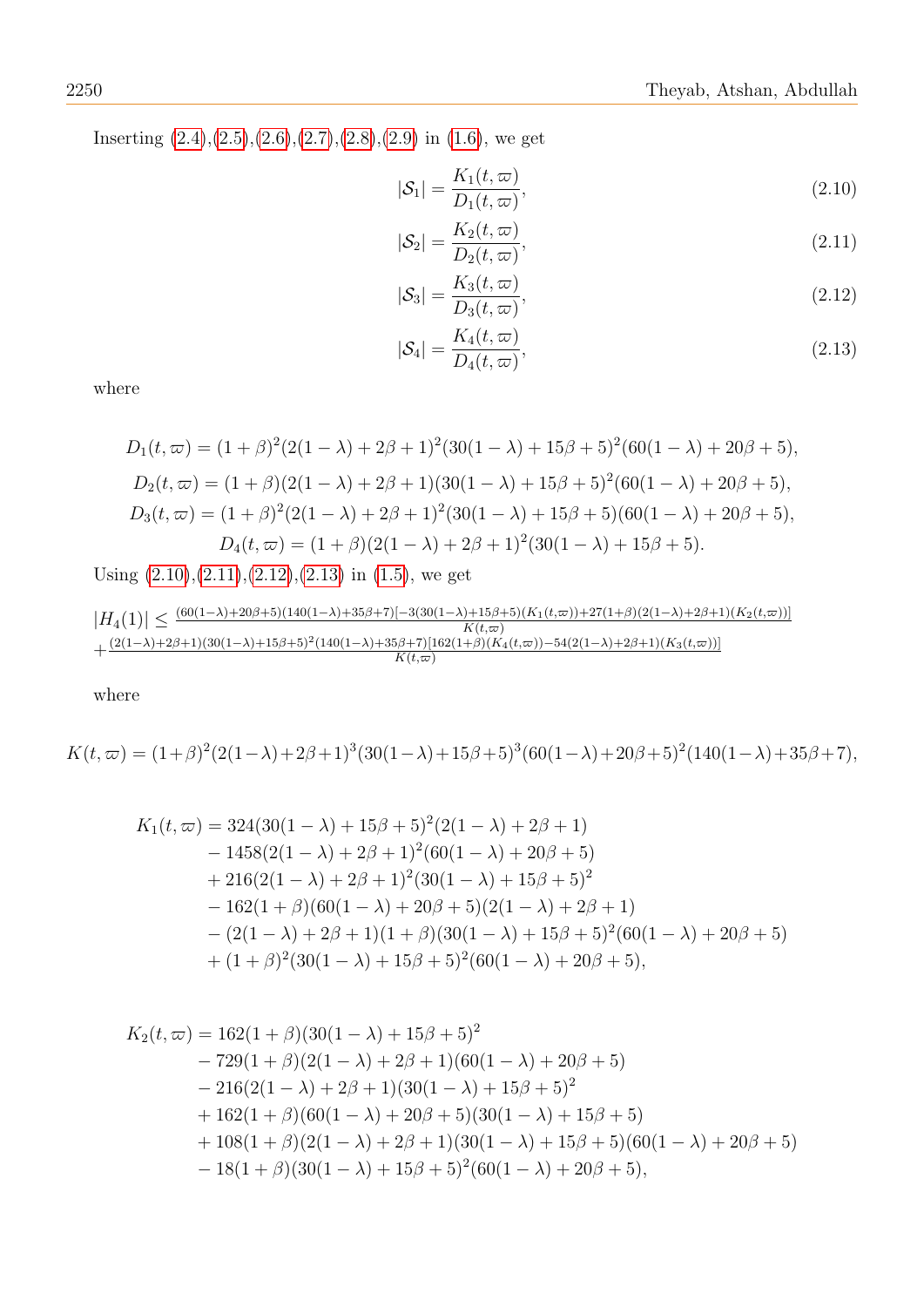$$
K_3(t, \varpi) = 108(2(1 - \lambda) + 2\beta + 1)(30(1 - \lambda) + 15\beta + 5)
$$
  
\n
$$
- 81(1 + \beta)^2(2(1 - \lambda) + 2\beta + 1)(60(1 - \lambda) + 20\beta + 5)
$$
  
\n
$$
+ 216(1 + \beta)(30(1 - \lambda) + 15\beta + 5) - 108(60(1 - \lambda) + 20\beta + 5)(1 + \beta)(2(1 - \lambda) + 2\beta + 1)^2
$$
  
\n
$$
- 18(1 + \beta)^2(30(1 - \lambda) + 15\beta + 5)(60(1 - \lambda) + 20\beta + 5)
$$
  
\n
$$
- 12(2(1 - \lambda) + 2\beta + 1)(30(1 - \lambda) + 15\beta + 5)^2(60(1 - \lambda) + 20\beta + 5),
$$

$$
K_4(t, \varpi) = [12 - 8(2(1 - \lambda) + 2\beta + 1)](2(1 - \lambda) + 2\beta + 1)
$$
  
– [9(1 + \beta) – 12(2(1 - \lambda) + 2\beta + 1)](30(1 - \lambda) + 15\beta + 5)  
+ [54 – 108(1 + \beta)](2(1 - \lambda) + 2\beta + 1)<sup>2</sup>.

□

In the scenario when  $\beta$  is equal to zero, The following is a Corollary:

Corollary 2.4. Let [\(1.1\)](#page-1-0) denote that  $f(z)$  belongs to the class  $\mu(0, \lambda, t)$ . Then there's,

$$
|H_4(1)| \le \frac{(60(1-\lambda)+5)(140(1-\lambda)+7)[-3(30(1-\lambda)+5)(\Lambda_1(t,\varpi))+27(2(1-\lambda)+1)(\Lambda_2(t,\varpi))]}{\Lambda(t,\varpi)} + \frac{(2(1-\lambda)+1)(30(1-\lambda)+5)^2(140(1-\lambda)+7)[162(\Lambda_4(t,\varpi))-54(2(1-\lambda)+1)(\Lambda_3(t,\varpi))]}{\Lambda(t,\varpi)}
$$

$$
\Lambda(t,\varpi) = (2(1-\lambda) + 1)^3(30(1-\lambda) + 5)^3(60(1-\lambda) + 5)^2(140(1-\lambda) + 7),
$$

$$
\Lambda_1(t,\varpi) = 324(30(1-\lambda)+5)^2(2(1-\lambda)+1) - 1458(2(1-\lambda)+1)^2(60(1-\lambda)+5) + 216(2(1-\lambda)+1)^2(30(1-\lambda)+5)^2 - 162(60(1-\lambda)+5)(2(1-\lambda)+1) - (2(1-\lambda)+1)(30(1-\lambda)+5)^2(60(1-\lambda)+5) + (30(1-\lambda)+5)^2(60(1-\lambda)+5),
$$

$$
\Lambda_2(t,\varpi) = 162(30(1-\lambda)+5)^2 - 729(2(1-\lambda)+1)(60(1-\lambda)+5)
$$
  
- 216(2(1-\lambda)+1)(30(1-\lambda)+5)<sup>2</sup> + 162(60(1-\lambda)+5)(30(1-\lambda)+5)  
+ 108(2(1-\lambda)+1)(30(1-\lambda)+5)(60(1-\lambda)+5) - 18(30(1-\lambda)+5)<sup>2</sup>(60(1-\lambda)+5),

$$
\Lambda_3(t,\varpi) = 108(2(1-\lambda)+1)(30(1-\lambda)+5) - 81(2(1-\lambda)+1)(60(1-\lambda)+5) + 216(30(1-\lambda)+5) - 108(60(1-\lambda)+5)(2(1-\lambda)+1)^2 - 18(30(1-\lambda)+5)(60(1-\lambda)+5) - 12(2(1-\lambda)+1)(30(1-\lambda)+5)^2(60(1-\lambda)+5),
$$

$$
\Lambda_4(t,\varpi)=[12-8(2(1-\lambda)+1)](2(1-\lambda)+1)-[9-12(2(1-\lambda)+1)](30(1-\lambda)+5)-54(2(1-\lambda)+1)^2.
$$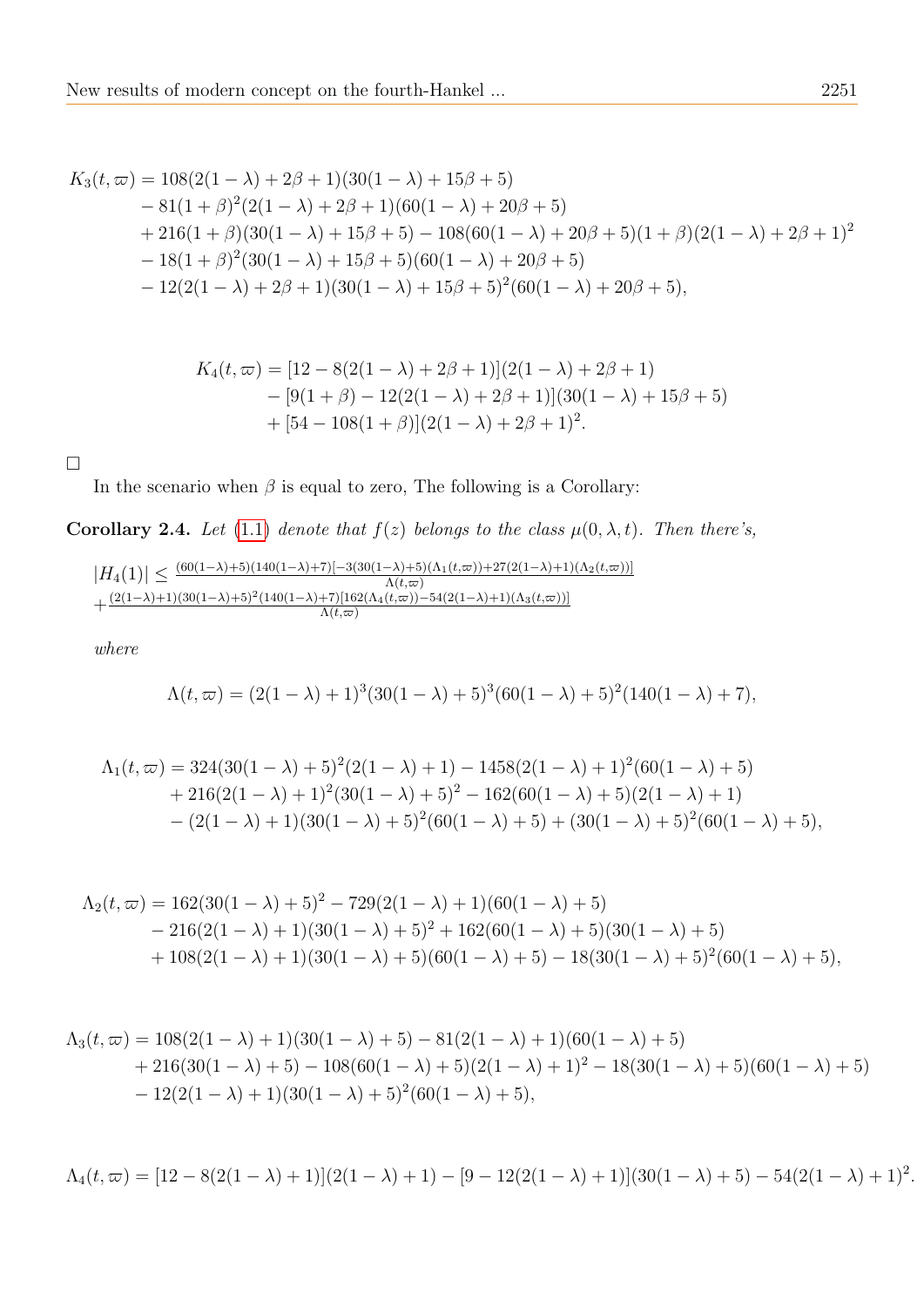As a result, The following is a Corollary if  $\lambda = 0$ :

Corollary 2.5. Let  $f(z)$  is given by [\(1.1\)](#page-1-0) belongs to the class  $\mu(0, \beta, t)$ . Then, we have,

$$
|H_4(1)| \le \frac{(65+20\beta)(147+35\beta)[-3(35+15\beta)(\mathcal{C}_1(t,\varpi)) + 27(1+\beta)(3+2\beta)(\mathcal{C}_2(t,\varpi))]}{\mathcal{C}(t,\varpi)} + \frac{(3+2\beta)(35+15\beta)^2(147+35\beta)[162(1+\beta)(\mathcal{C}_4(t,\varpi)) - 54(3+2\beta)(\mathcal{C}_3(t,\varpi))]}{\mathcal{C}(t,\varpi)}
$$

where

$$
\mathcal{C}(t,\varpi) = (1+\beta)^2(3+2\beta)^3(35+15\beta)^3(65+20\beta)^2(147+35\beta),
$$

$$
C_1(t, \varpi) = 324(35 + 15\beta)^2(3 + 2\beta) - 1458(3 + 2\beta)^2(65 + 20\beta)
$$
  
+ 216(3 + 2\beta)^2(35 + 15\beta)^2 - 162(65 + 20\beta)(3 + 2\beta)  
-(3 + 2\beta)(1 + \beta)(35 + 15\beta)^2(65 + 20\beta) + (1 + \beta)^2(35 + 15\beta)^2(65 + 20\beta),

$$
C_2(t, \varpi) = 162(1+\beta)(30+15\beta+5)^2 - 729(1+\beta)(2+2\beta+1)(60+20\beta+5)
$$
  
- 216(2+2\beta+1)(30+15\beta+5)^2 + 162(1+\beta)(65+20\beta)(35+15\beta)  
+ 108(1+\beta)(2+2\beta+1)(35+15\beta)(65+20\beta) - 18(1+\beta)(35+15\beta)^2(65+20\beta),

$$
C_3(t, \varpi) = 108(3 + 2\beta)(35 + 15\beta) - 81(1 + \beta)^2(3 + 2\beta)(65 + 20\beta)
$$
  
+ 216(1 + \beta)(35 + 15\beta) - 108(65 + 20\beta)(1 + \beta)(3 + 2\beta)^2 - 18(1 + \beta)^2(35 + 15\beta)(65 + 20\beta)  
- 12(3 + 2\beta)(35 + 15\beta)^2(65 + 20\beta),

$$
\mathcal{C}_4(t,\varpi)=[12-8(3+2\beta)](3+2\beta)-[9(1+\beta)-12(3+2\beta)](35+15\beta)+[54-108(1+\beta)](3+2\beta)^2.
$$

In case,  $\lambda = 0$  and  $\beta = 0$  As a result, The following is a Corollary:

**Corollary 2.6.** Let  $f(z)$  is given by [\(1.1\)](#page-1-0) belongs to the class  $\mu(0,0,t)$ . Then, we have,

 $|H_4(1)| \leq \approx 212.414.$ 

In case applying Lemma [\(1.2\)](#page-3-1) and by applying  $|a_6|, |a_7|$  from Theorem [2.2](#page-4-2) in fourth Hankel determinant [\(1.6\)](#page-2-0), As a result, we have the following Corollary:

**Theorem 2.7.** If the function  $f \in \mu(\beta, \lambda, t)$  and is of the form [\(1.1\)](#page-1-0), then we have

$$
|H_4(1)| \leq -\Delta_1(t,\varpi) + \Delta_2(t,\varpi) - \Delta_3(t,\varpi) + \Delta_4(t,\varpi),
$$

$$
\Delta_1(t,\varpi) = \frac{-17}{36} \left( \frac{55875}{(60(1-\lambda)+20\beta+5)} - \frac{57077}{46656} \right),
$$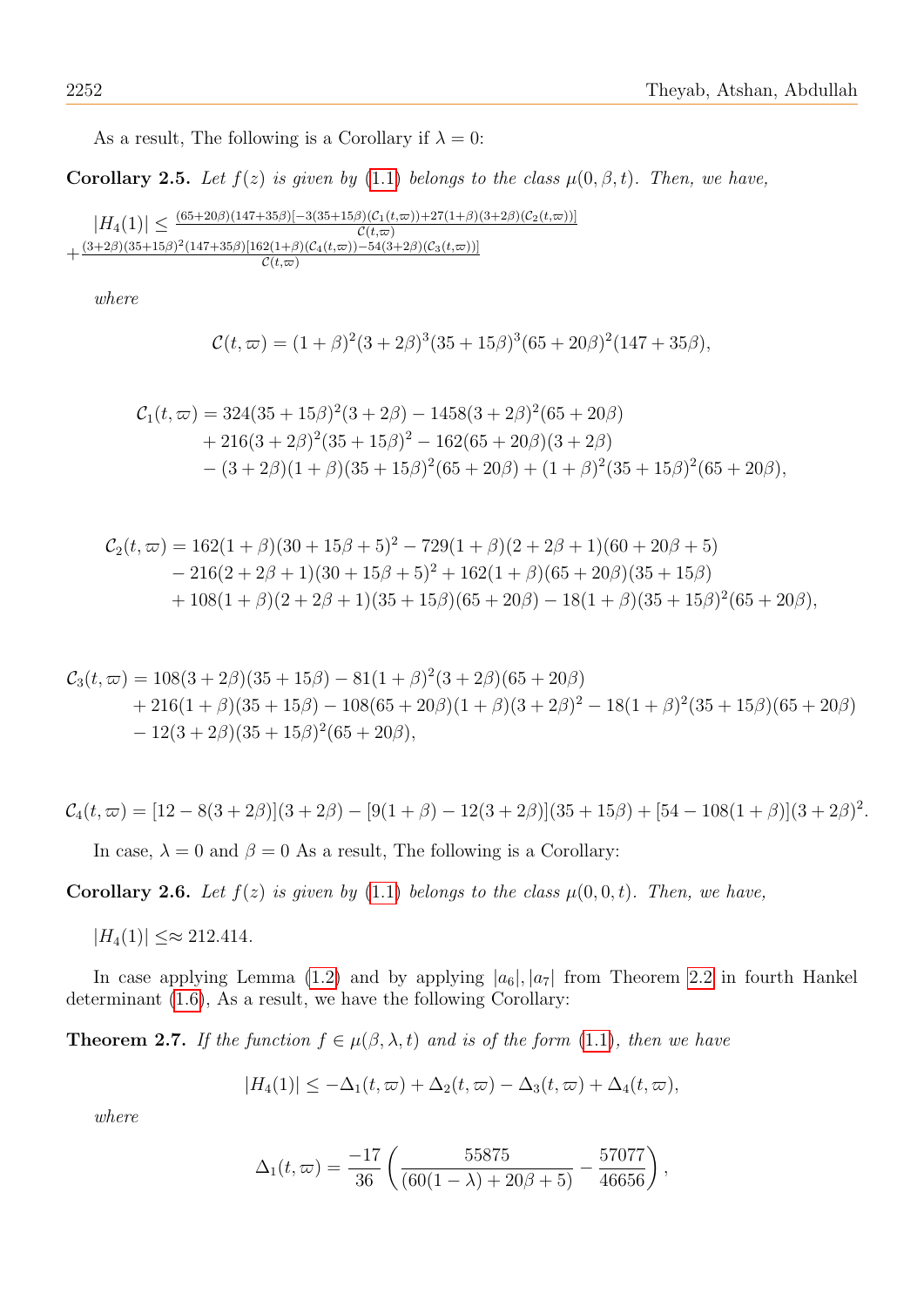$$
\Delta_2(t,\varpi) = \left(\frac{15}{(60(1-\lambda)+20\beta+5)} - \frac{129708}{186624}\right),
$$

$$
\Delta_3(t,\varpi) = \frac{-54}{(60(1-\lambda)+20\beta+5)} \left(\frac{-27}{2(60(1-\lambda)+20\beta+5)} - \frac{12816}{2304}\right),
$$

$$
\Delta_4(t,\varpi) = \frac{52908}{746496(140(1-\lambda)+35\beta+7)}.
$$

**Proof** . Let  $f \in \mu(\beta, \lambda, t)$ . Then, we can be write fourth Hankel determinant as :

$$
|H_4(1)| = -a_4S_1 + a_5S_2 - a_6S_3 + a_7S_4,
$$

where

$$
|\mathcal{S}_1| = |a_2||a_4a_6 - a_5^2| + |a_3||a_3a_6 - a_4a_5| - |a_4||a_3a_5 - a_4^2|,
$$
  
\n
$$
|\mathcal{S}_2| = |a_4a_6 - a_5^2| - |a_2||a_3a_6 - a_4a_5| + |a_3||a_3a_5 - a_4^2|,
$$
  
\n
$$
|\mathcal{S}_3| = |a_3a_6 - a_4a_5| + |a_2||a_2a_6 - a_3a_5| - |a_4||a_2a_4 - a_3^2|,
$$
  
\n
$$
|\mathcal{S}_4| = |a_3||a_2a_4 - a_2^2| - |a_4||a_4 - a_2a_3| + |a_5||a_3 - a_2^2|.
$$

By applying Lemma [1.2](#page-3-1) and  $|a_6|, |a_7|$  from Theorem [2.2](#page-4-2) in fourth Hankel determinant [\(1.6\)](#page-2-0),we get

<span id="page-10-0"></span>
$$
|\mathcal{S}_1| = |a_2||a_4a_6 - a_5^2| + |a_3||a_3a_6 - a_4a_5| - |a_4||a_3a_5 - a_4^2| = \frac{55875}{(60(1 - \lambda) + 20\beta + 5)} - \frac{57077}{46656},
$$
 (2.14)

<span id="page-10-1"></span>
$$
|\mathcal{S}_2| = |a_4 a_6 - a_5^2| - |a_2||a_3 a_6 - a_4 a_5| + |a_3||a_3 a_5 - a_4^2| = \frac{15}{(60(1 - \lambda) + 20\beta + 5)} - \frac{129708}{186624},
$$
 (2.15)

<span id="page-10-2"></span>
$$
|\mathcal{S}_3| = |a_3 a_6 - a_4 a_5| + |a_2||a_2 a_6 - a_3 a_5| - |a_4||a_2 a_4 - a_3^2| = \frac{-27}{2(60(1 - \lambda) + 20\beta + 5)} - \frac{12816}{2304}, (2.16)
$$

<span id="page-10-3"></span>
$$
|\mathcal{S}_4| = |a_3||a_2a_4 - a_2^2| - |a_4||a_4 - a_2a_3| + |a_5||a_3 - a_2^2| = \frac{326592}{746496}.
$$
 (2.17)

Inserting values  $(2.14),(2.15),(2.16),(2.17)$  $(2.14),(2.15),(2.16),(2.17)$  $(2.14),(2.15),(2.16),(2.17)$  $(2.14),(2.15),(2.16),(2.17)$  $(2.14),(2.15),(2.16),(2.17)$  $(2.14),(2.15),(2.16),(2.17)$  $(2.14),(2.15),(2.16),(2.17)$  in  $(1.5)$ , then we have

$$
|H_4(1)| \leq -\Delta_1(t,\varpi) + \Delta_2(t,\varpi) - \Delta_3(t,\varpi) + \Delta_4(t,\varpi),
$$

$$
\Delta_1(t,\varpi) = \frac{-17}{36} \left( \frac{55875}{(60(1-\lambda)+20\beta+5)} - \frac{57077}{46656} \right),
$$

$$
\Delta_2(t,\varpi) = \left( \frac{15}{(60(1-\lambda)+20\beta+5)} - \frac{129708}{186624} \right),
$$

$$
\Delta_3(t,\varpi) = \frac{-54}{(60(1-\lambda)+20\beta+5)} \left( \frac{-27}{2(60(1-\lambda)+20\beta+5)} - \frac{12816}{2304} \right),
$$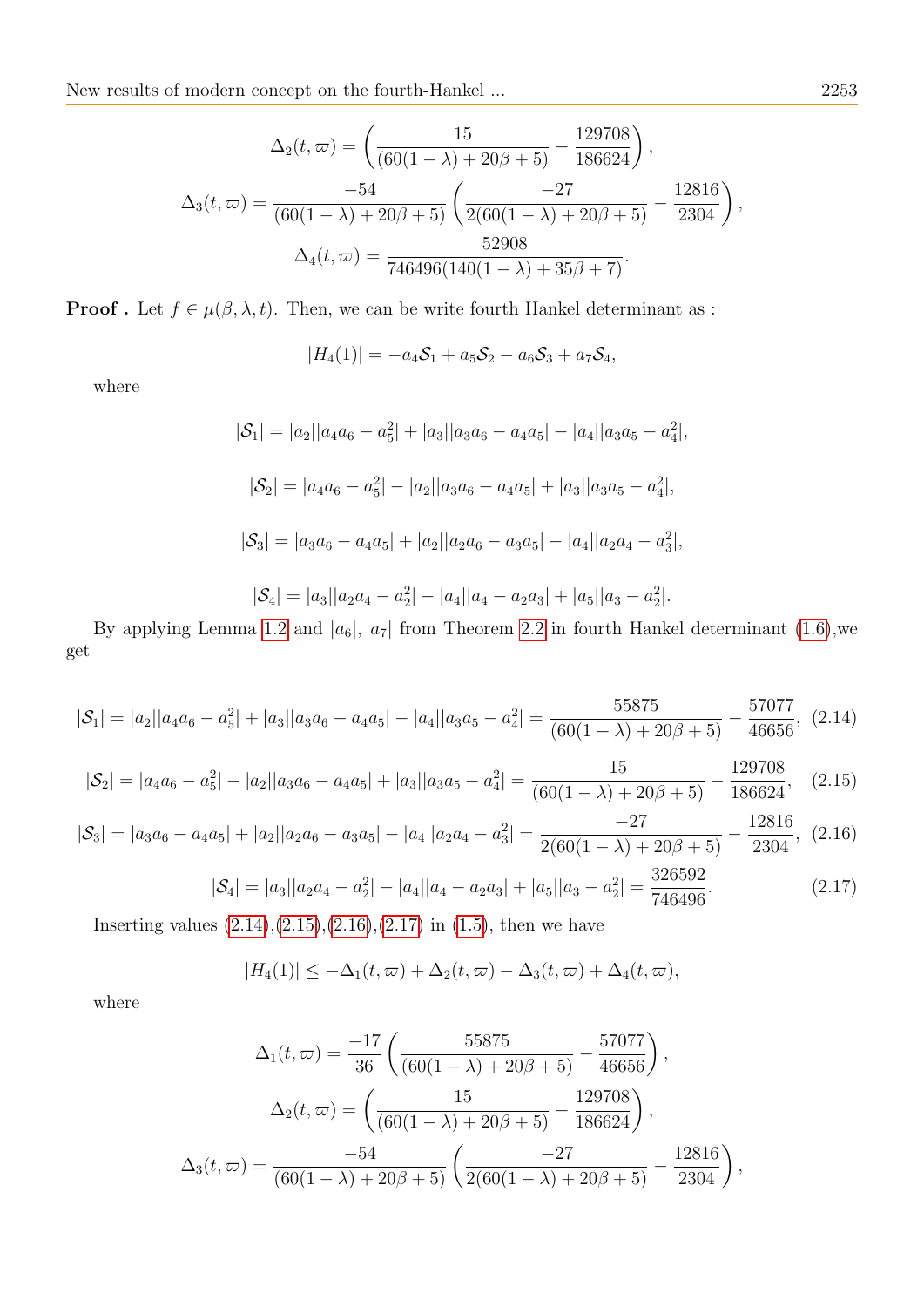$$
\Delta_4(t,\varpi) = \frac{52908}{746496(140(1-\lambda) + 35\beta + 7)}.
$$

 $\Box$ 

In case  $\beta = 0$ , As a result, The following is a Corollary:

Corollary 2.8. Let  $f(z)$  is given by [\(1.1\)](#page-1-0) be in the class  $\mu(0, \lambda, t)$ . Then

$$
|H_4(1)| \leq -\Upsilon_1(t,\varpi) + \Upsilon_2(t,\varpi) - \Upsilon_3(t,\varpi) + \Upsilon_4(t,\varpi),
$$

where

$$
\Upsilon_1(t,\,\varpi) = \frac{-17}{36} \left( \frac{55875}{(60(1-\lambda)+5)} - \frac{57077}{46656} \right),
$$

$$
\Upsilon_2(t,\,\varpi) = \left( \frac{15}{(60(1-\lambda)+5)} - \frac{129708}{186624} \right),
$$

$$
\Upsilon_3(t,\,\varpi) = \frac{-54}{(60(1-\lambda)+5)} \left( \frac{-27}{2(60(1-\lambda)+5)} - \frac{12816}{2304} \right),
$$

$$
\Upsilon_4(t,\,\varpi) = \frac{52908}{746496(140(1-\lambda)+7)}.
$$

In case  $\lambda = 0$  As a result, The following is a Corollary:

**Corollary 2.9.** Let  $f(z)$  given by [\(1.1\)](#page-1-0) be in the class  $\mu(\beta, 0, t)$ . Then

 $|H_4(1)| \leq -S_1(t,\varpi) + S_2(t,\varpi) - S_3(t,\varpi) + S_4(t,\varpi),$ 

$$
S_1(t,\varpi) = \frac{-17}{36} \left( \frac{55875}{(65+20\beta} - \frac{57077}{46656}) \right),
$$
  
\n
$$
S_2(t,\varpi) = \left( \frac{15}{(65+20\beta} - \frac{129708}{186624}) \right),
$$
  
\n
$$
S_3(t,\varpi) = \frac{-54}{(65+20\beta)} \left( \frac{-27}{2(65+20\beta)} - \frac{12816}{2304} \right),
$$
  
\n
$$
S_4(t,\varpi) = \frac{52908}{746496(147+35\beta)}.
$$